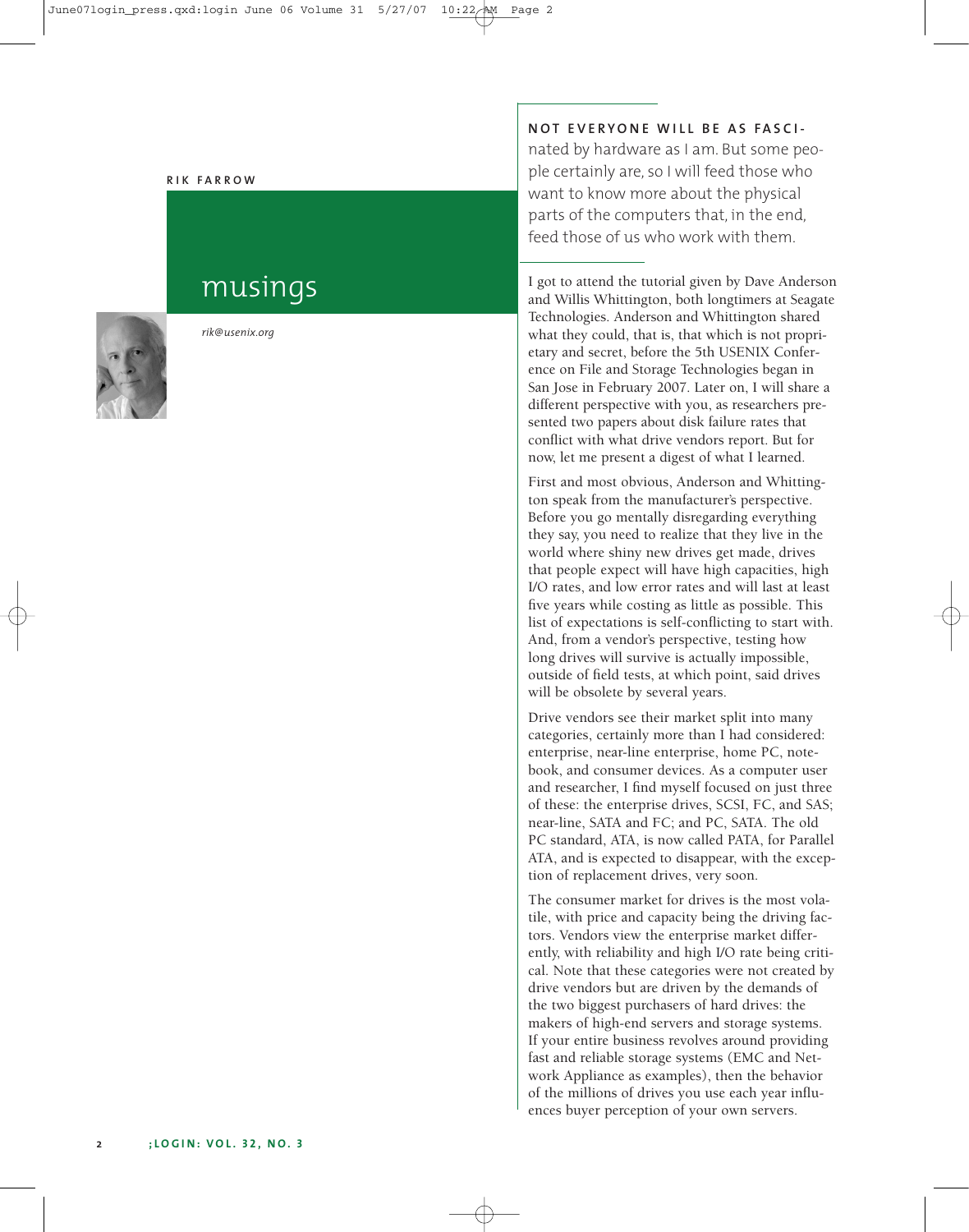Anderson and Whittington didn't spend much time explaining where the demand for enterprise drives comes from. I just wanted to make that clear myself, as enterprise drives are designed and manufactured to suit the needs of special classes of users. Those differences do show up as they talk about the hardware, so knowing the reason for enterprise drives helps to make sense of why enterprise drives have lower capacities, have higher I/O rates, and cost more.

Speaking of drive capacities, the areal density—the product of bits per inch times tracks per inch—is the key factor. Bits per inch (BPI) means the number of bits that can be written and later reread per linear inch. You might first think that BPI just has to do with the magnetic coating on a surface, but you would be wrong. The magnetic coating is just one of six layers, starting with the substratum, which can be aluminum or glass (used in notebook drives for its greater rigidity), and ending with a lubrication layer. The number of magnetic grains is a limiting factor for BPI, and one that gets attacked by creating smaller grains, all of nearly the same size. In the future, the magnetic coating will likely be composed of self-organized particles in the 6.3 +/- 0.3 nm range. The current particle sizes range from 8 to 15 nm.

Head technology represents another limiting factor for BPI. The head flies over the surface of a disk at about the distance of a wavelength of visible light (about 0.5 micrometers) and as fast as 118 miles per hour (in 15k rpm drives). Heads must be fabricated to exacting standards to read and write the tiny magnetic regions on narrow tracks. In the most recent advance in head technology, called perpendicular recording, the write field penetrates the media at a right angle, instead of along the surface of the media (longitudinal recording). The read portion of the head now uses GMR, Giant Magnetoresistive effect, to sense the magnetic orientation of bits. At current bit densities, 80–100 grains make up one bit.

The number of tracks that can fit within an inch is governed by head positioning, runout, and rotational vibration (RV). Head positioning is the easiest to grasp, but it requires great precision when there can be over 90,000 tracks per inch. Runout describes the shape of a track, which is never quite round. So following a track long enough to read a sector not only means seeking to the correct track but also following the track, because it does not describe a circle.

As if this feat weren't difficult enough, RV indicates the amount of vibration, created by other hard drives as they seek, by fans, and by other sources of vibration. Consider that if you have a single hard drive, each time it seeks, its case (and thus its mounting hardware) must resist the angular momentum created by swiveling the head. Now, put a bunch of hard drives into one unit, then stack many of those units up in a rack, and imagine all of the shaking going on, all in the same approximately horizontal plane within which the drives are rotating their heads. Anderson described tests of drive cabinets where one-third of the cabinets tested allowed an unacceptable level of RV for any type of drive. The more rigid the drive mounts, where metal is good and plastic bad, the better the cabinet.

This is also one of the areas where enterprise drives differ from other drives. Enterprise drives have two accelerometers, each sensing movement about the drive axis, and one drive CPU (enterprise drives have two) works to compensate for RV, keeping the head on track. All drives have positioning information created when the drives are formatted, and this information is used to keep the heads aligned with the track too. But enterprise drives can recover from more RV (21 rad/s<sup>2</sup>) than SATA drives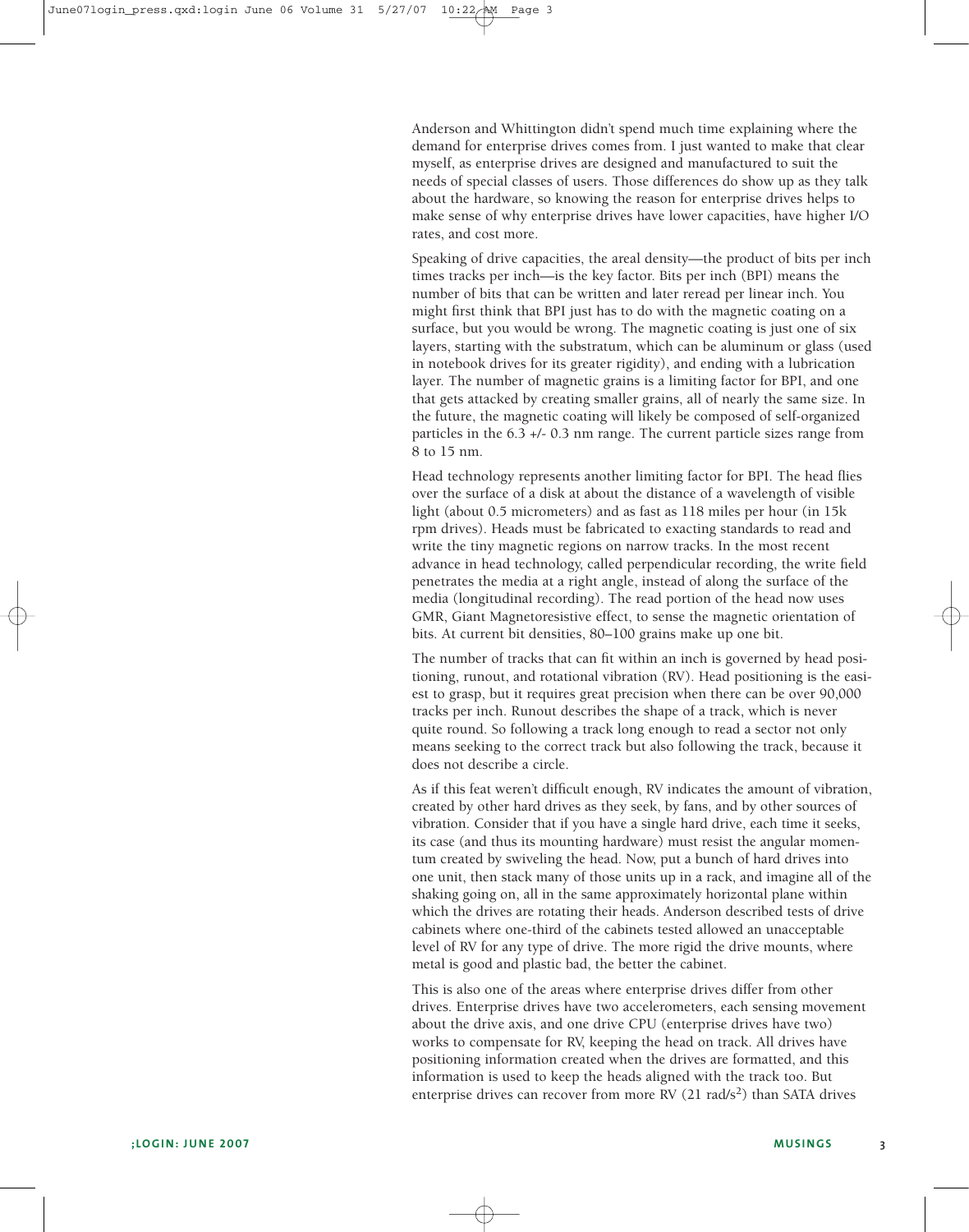(just 6 rad/ $s^2$ ). If the drive fails to follow a track, there will be a read error, and the drive CPU will reattempt the read. The goal is for enterprise drives to have higher I/O rates in environments with lots of activity by avoiding having to reread sectors.

Reading the data from sectors also differs between enterprise and other drives. All drives include Error Correction Code (ECC) that allows the drive to recover from bit errors while reading data. Enterprise drives also include Error Detection Code (and this is not the CRC that's included when data is sent to the drive) and an additional IOECC that makes it possible for enterprise drives to recover from more bit errors than other drives. Enterprise drives also use additional sync marks within the data field, instead of just at the beginning of the data field, as in other drives. All of these techniques subtract from the amount of space left for data in exchange for more reliability.

I've already mentioned that future development of disk drives will require a smaller grain size and more even distribution, to increase the areal density. Another future technique will be the development of write heads that include a small laser that heats the grains before the perpendicular write head passes over them. With this Heat Assisted Magnetic Recording (HAMR), consumer drives are expected to reach capacities of 8 TB by 2013, and enterprise drives 2.4 TB.

And what about increasing disk rpms? Today, only enterprise drives spin at 15,000 rpm, with consumer drives running at 7,200 rpm and notebook drives at 5,400 rpm. Increasing the rpms increases the IO transfer rate, as more bits pass under the head in each second the faster the disks spin. But the power required to rotate a disk increases as the cube of the rpm. The roadmap does have consumer drives reaching 10,000 rpm and enterprise drives staying at 15,000 rpm. Because areal density will be increasing as well as rpms, consumer drives should reach a maximum transfer rate of 5 GB/s by 2013, but enterprise drives will actually be slower, at 4 GB/s (because their areal density is lower).

Enterprise read seek times are already about half that of consumer drives (which have seek times of 8 ms, compared to 3.7 ms for enterprise drives), and this ratio will remain about the same, with only modest improvements in read seek speed (seek times of 6.5 ms to 2.8 ms projected for 2013).

There was, of course, much more in this half-day class, and if you ever get a chance to listen to either Anderson or Whittington speak, I'd recommend that you be there if you find yourself fascinated by the details of modern disk drives.

#### **The Competition**

Not only do disk vendors compete with each other, they now find themselves competing with memory vendors as well. Various forms of flash memory have improved in speed, capacity, and number of rewrites while offering lower cost, and you can already buy flash "drives" for laptops, as well as the now ubiquitous USB memory sticks, at prices that compare well with hard drives (\$10/GB for flash versus \$1/GB or less for disks). As an interesting side note, IBM developed the first form of rotating magnetic memory, which cost \$10,000/MB (in 1956 US dollars; perhaps \$70,000/MB in today's dollars). That makes my first hard drive, at \$60/MB, or \$2000 for a 34-MB drive, not seem quite so outrageous.

The competition to disk vendors that I really want to address is not other hardware vendors, but researchers. During the first session at FAST '07,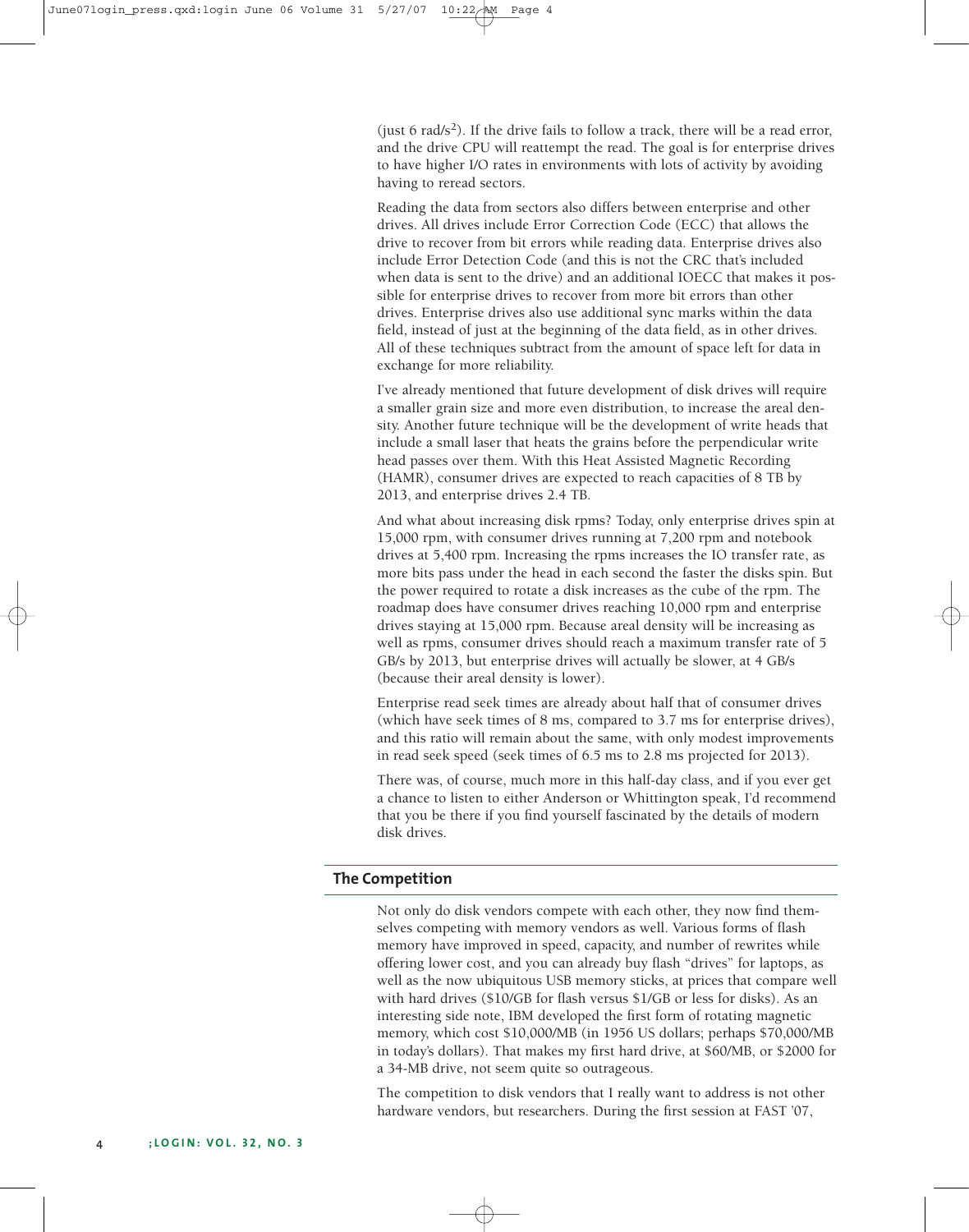two groups presented papers in which they examined hard-drive replacement rates based on field data. Disk vendors perform accelerated aging tests on the drives they build by subjecting the drives to high temperatures and high utilization (continuous IO with lots of seeks) in an attempt to tease out how long a particular drive type will last. The vendors publish the Annual Failure Rate, AFR, based on these tests. In these two papers, the researchers report actual failure rates several times higher than the ones suggested by vendors.

Bianca Schroeder (with Garth Gibson, winner of the Best Paper Award) collected information about disk failures from several High Performance Computing (HPC) centers as well as a couple of Internet service providers. Although the information collected from each of the sources differed in many ways, she statistically analyzed the data to pry out a number of interesting observations. For example, the expected rate of failures for disk drives is supposed to resemble a curve like a bathtub, with high failure rates at the beginning of drive life as well as toward its end. In Schroeder's analysis, the failure rate, which she termed ARR for Annual Replacement Rate, was highest in the third and fourth years, placing a big hump where there is supposed to be a comfortable dip in the replacement graph.

Schroeder's paper lists many observations, and I suggest you read her paper for all of them. I do want to mention another point that you need to be aware of: the possibility of a drive failing while a RAID system is in the process of rebuilding the replacement drive. The standard (and vendor) view of this process is based on the Unrecoverable Error Rate (UER), something that Anderson and Whittington discussed in their tutorial. Enterprise drives have a lower UER, 10-16, compared to SATA drives, 10-14. To rebuild one disk in a RAID 5 array composed of 5 500-GB SATA drives, 213 bits must be read successfully, one-fifth the value of the UER for SATA drives. In other words, the odds of encountering a second error while rebuilding this RAID 5 array are 1 in 5. For people who are counting on RAID for reliable access to data, a 20% chance of failure is much too high.

Although this potential for failure already appears high, Schroeder shows that it fits poorly with observed data. First, just consider this quote from Schroeder and Gibson:

The failure probability of disks depends for example on many factors, such as environmental factors, like temperature, that are shared by all disks in the system. When the temperature in a machine room is far outside nominal values, all disks in the room experience a higher than normal probability of failure.

I think we can agree that this makes good, intuitive sense, partially shredding the notion of relying on UER for calculating risk without looking at real data. Then Schroeder goes on to test for autocorrelation: the notion that disk failures appear to be related in time. If one just considers UER, failures should be completely random and unrelated. Schroeder shows that, in practice, disk failures appear related, exhibiting a decreasing hazard rate over time. A decreasing hazard rate implies that a subsequent disk failure is likely to occur sooner, rather than later. So the likelihood of a second disk failure while rebuilding a RAID 5 array appears much higher than a simple UER suggests.

I have felt uncomfortable when I hear or read about people relying on RAID systems with no backups. All I had to rely on was the UER, which seemed dangerous enough when applied to large arrays. But Schroeder's work makes relying on RAID without a backup appear more like expecting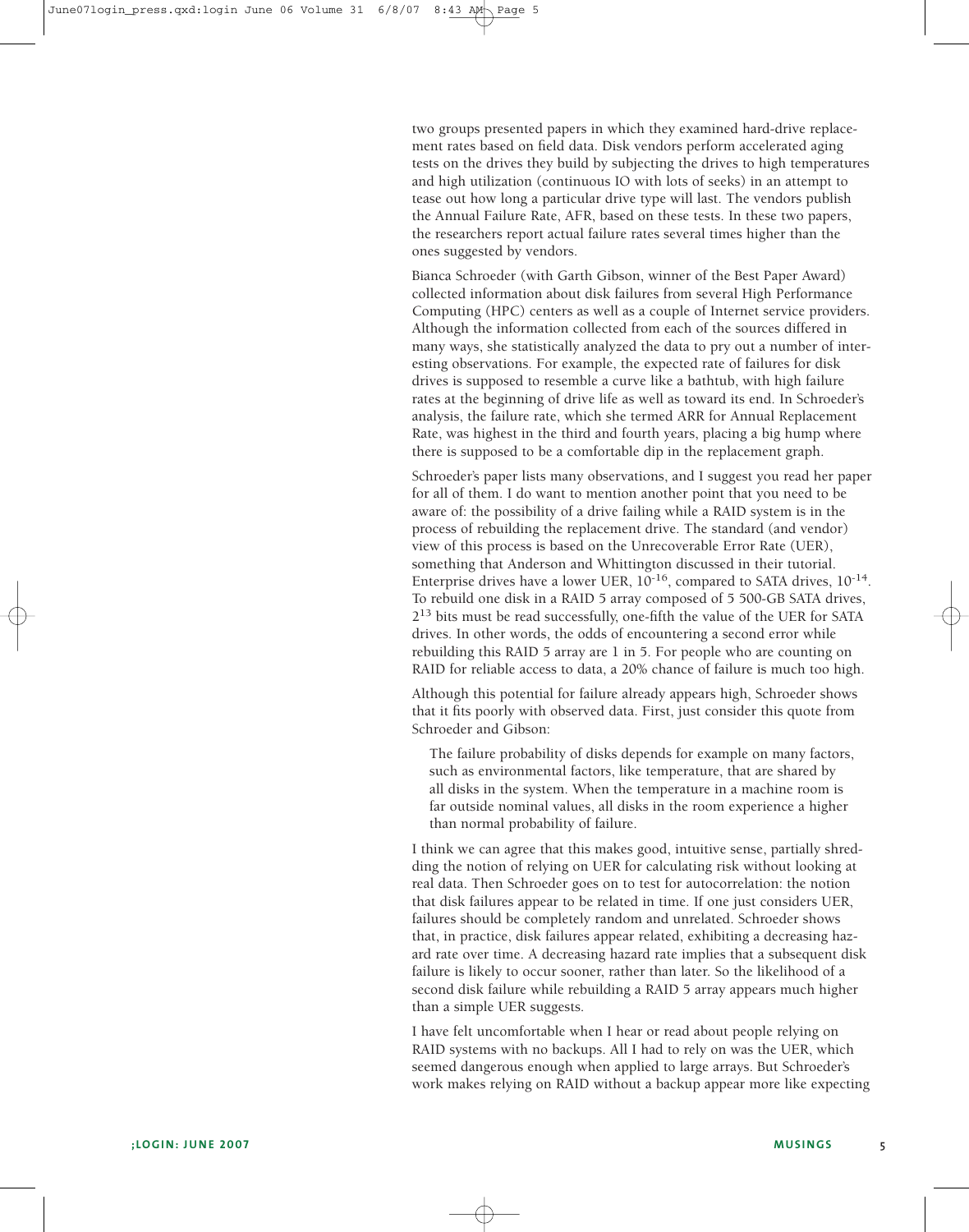lightning not to strike in the same place twice, even if the spot in question is the antenna on top of a very tall building. RAID arrays are composed of drives all within the same environment, likely the exact same type of drive manufactured perhaps within the same batch.

Schroeder also observes that she did not find any difference in the failure rates for SATA and SCSI drives in her data. One of the points in building, or buying, enterprise drives is to gain a higher level of reliability, but the data in this case do not back up that goal. I find this point very interesting, as both disk and file server manufacturers appear to believe in enterprise drives, and I suspect they have reasons that go beyond the higher profit margins in enterprise drives.

## **Google Drives**

Schroeder and Gibson weren't the only people looking at drive failures at FAST '07. Eduardo Pinheiro, Wolf-Dietrich Weber, and Luiz André Barroso of Google Inc. wrote "Failure Trends in a Large Disk Drive Population*,"* which examines another very large data set about disk drive failures. Google is known to collect huge amounts of data on vast distributed storage systems. Just how large is actually a secret, and Pinheiro et al. don't tell us exactly how many drives, but they do tell us that they are looking at "more than one hundred thousand," a decent-sized data set.

This paper shares one of the problems faced by Schroeder and Gibson: The exact failure time of drives is often unknown. Pinheiro et al. use the time of replacement of drives as their failure metric, and the reason for failure was not included in their data. The focus of this paper is quite different in that they examined SMART (Self-Monitoring, Analysis and Reporting Technology) data collected from disk drives to see if this data could be used to predict drive failures.

SMART has always seemed like a good idea to me. Modern disk drives are embedded systems, and having the drive expose some of the data it collects makes perfect sense. But I can't say that I have routinely run the SMART data collection tools, as I've experienced plenty of disk failures, usually at the most inappropriate times and without any useful warnings. Pinheiro reports, sadly enough, similar findings.

Like Schroeder, Pinheiro reports an AFR that is not at all bathtub-shaped, with the same big hump in the middle. The Google data actually shows peaks earlier than Schroeder's data, at years two and three. Google data also includes a utilization metric, missing from the other paper. The expected result would be that heavily utilized drives, particularly the SATA drives favored by Google, would fail more frequently. In fact, their data show no difference between heavily and lightly utilized drives, except in the first three months of use and during the fifth year. The authors suggest that the spike in failures in heavily utilized drives represents

the survival-of-the-fittest theory. It is possible that the failure modes that are associated with higher utilization are more prominent early in the drive's lifetime. If that is the case, the drives that survive the infant mortality phase are the least susceptible to that failure mode, and the resulting population is more robust with respect to variations in utilization levels.

This finding might also account for what disk vendors discover when they stress-test new drives. However, Pinheiro et al. did not perceive any significant difference in the rate of drive failures related to higher temperatures.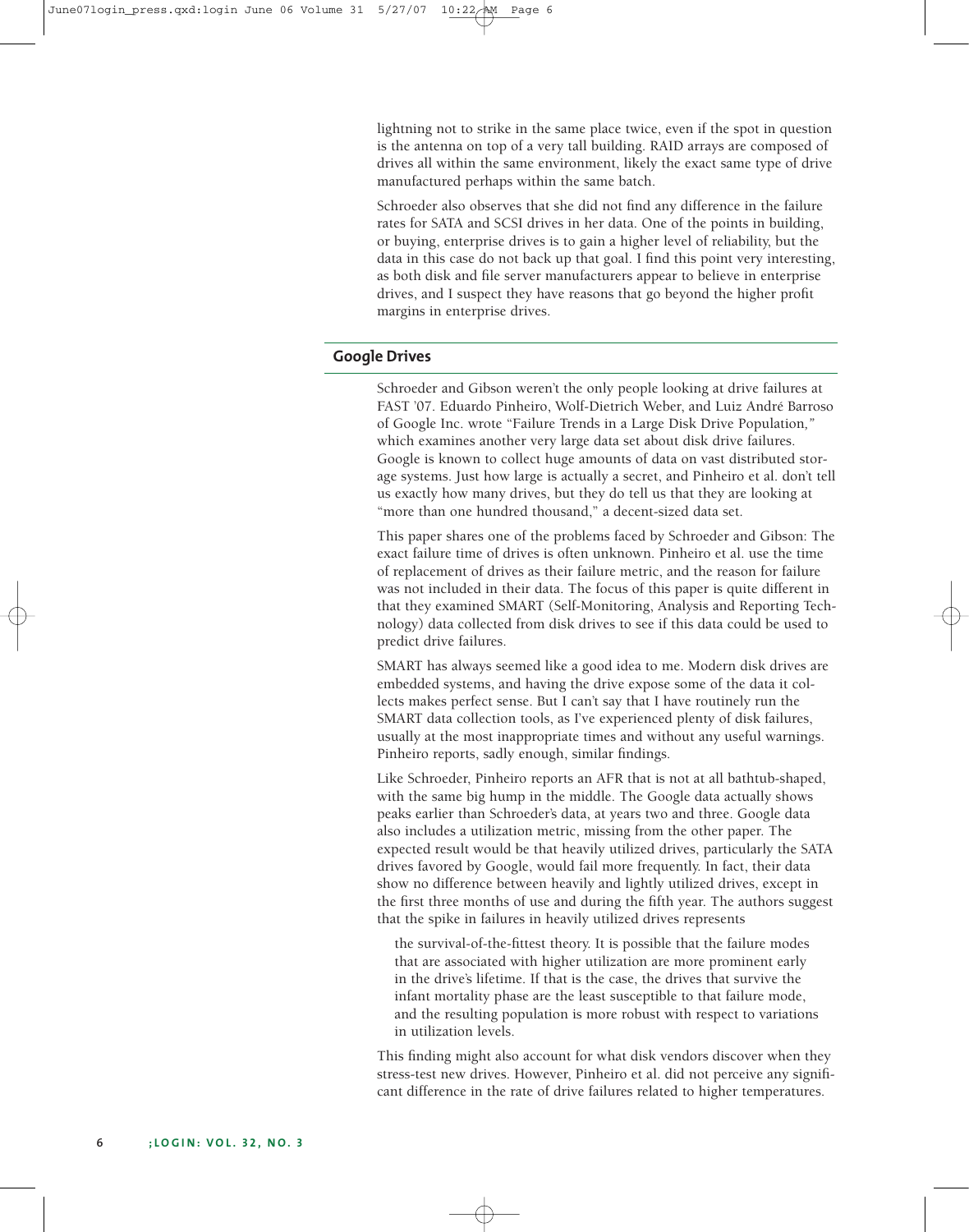Pinheiro et al. looked at four SMART data variables to see whether they can predict drive failure. Scan errors (when the drive detects an error while performing reads during background testing) do indicate that these drives are 39 times more likely to fail within 60 days than drives with no scan errors. Reallocation errors (when a drive remaps a sector because of repeated soft read errors or a hard read error) also indicate that a drive may be likely to fail sooner than drives with no errors (being 14 times more likely to fail within 60 days).

Pinheiro et al. examine seven other SMART parameters, then attempt to create predictive models for drive failures. Since some SMART data appears highly correlated with drive failures, they hoped they could create a predictive failure model. Unfortunately, using SMART data, with and without temperature values, still left 36% of all replaced drives with no failure signals at all. The authors conclude that SMART data is useful for provisioning, as it can predict the aggregate reliability of large disk populations, but it cannot suggest when an individual drive is about to die. Too bad.

## **Intelligent Drives**

Disk drives have been getting "smarter" for many years. I did ask Dave Anderson whether programmers should make any assumptions about the relationship between logical disk layout and the physical disk. Anderson told me that we should forget any notion of "cylinders"; as for disk layout, he implied that when writing a collection of logically sequential blocks a disk would attempt to write those blocks so that they could be read again quickly. In other words, what happens inside the physical disk may be quite different from what we expect. I asked people involved with Linux and BSD filesystem design whether they knew about this, and both said they were quite aware that disks, not the filesystem designer, have control over where data gets written. I was a bit amazed, even though I had heard stories about this. Guess I am just a bit out of date.

Given that disk drives have gotten a lot smarter, perhaps it makes sense to share more responsibility for file systems. I believe that day is coming, and you will see research in other FAST papers that considers object data storage, making the disk aware of file metadata, and other newfangled notions. Take a look at the FAST summaries included in this issue for more new ideas about file systems.

I also suggest you read the filesystem articles included in this issue of *;login:*. Kirk McKusick leads off with an excellent survey of UNIX filesystem design since 1980, a must for anyone who wants to understand modern file systems. Pawel Jakub Dawidek writes a related but much more focused article about porting ZFS to FreeBSD. You can learn a lot more about ZFS as well as modern OS support for new filesystem designs by reading Dawidek's article. To provide a bit of balance, the lead authors of ext4, the newest version of the Linux ext file system lineage, explain motivations behind creating a new filesystem type, as well as the advantages they have seen in performance and capabilities in this new design. I had expected to have an article on XFS as well, but that will have to wait for another time.

We have two articles about security this month. Dan Geer has been studying security metrics for years now, and he has created a talk that examines the future of security based on current trends. If you want to have a feel for current threats and get a better idea of the security threats you can expect to be facing over the next several years, I invite you to study Geer's observations. Also in the security section, Vassilis Prevelakis demonstrates